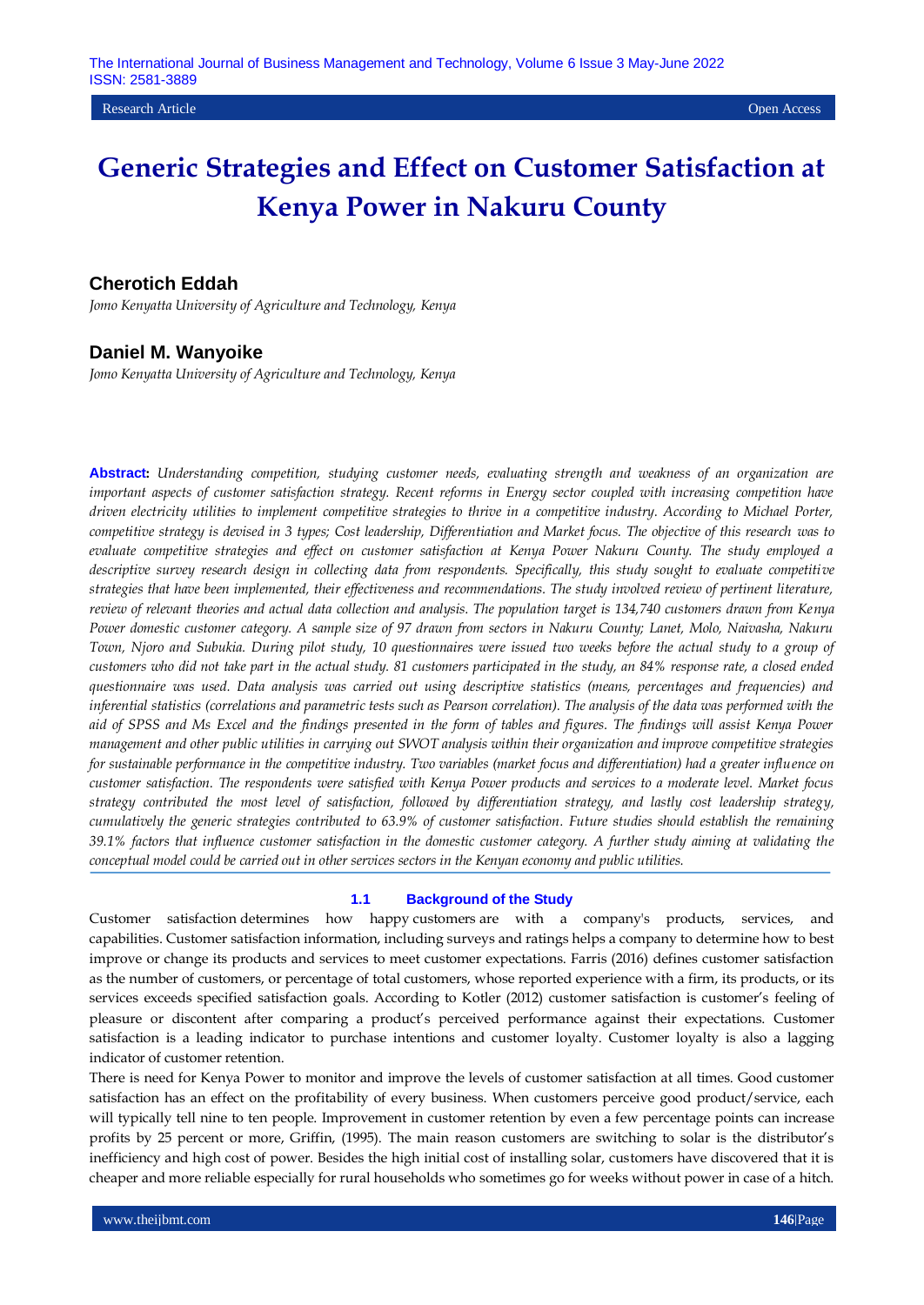The utility firm is also stuck with expensive power purchase agreements, which require it to pay contracted diesel power producers for idle electricity. The cost of these contracts are, of course, eventually passed to the electricity consumers.

According to John Njiraini July 26<sup>th</sup> 2011, business article, Standard Media (Kenya) Kenya's electric utility had initiated a power-rationing programme that could hurt industries and small medium enterprises already experiencing high cost of power. Electric power generator KenGen and independent power producers were not generating enough capacity to make up for interruptions caused by breakdowns and routine maintenance. Those who were likely to experience trade income decline include manufacturers, and small medium enterprises. National electric utility Kenya Power explained it had to implement a "Power Supply Management Programme", rationing, because electricity demand was increasing than supply.

#### **1.2 Statement of the problem**

Besides affecting sales and revenue, customer dissatisfaction leads to poor brand reputation for a company and a subsequent decrease in profit. According to [Mutiso](https://www.energyforgrowth.org/us/rose-mutiso/) and [Taneja](https://www.energyforgrowth.org/us/jay-taneja/) (2018), the seven major threats to Kenya's power sector are; Stagnating Demand, Rise of Captive Power, Reliability, Consumer Backlash over Pricing, Overly Rosy Projections Drive, Over-Investment in Generation, Corruption, Policy and Regulatory uncertainty. Low consumption reflects stunted socio-economic development, where rural and poor populations have yet to increase their consumption. Low demand is associated to the high cost of connecting new customers to the grid who consume even less (Moss & Kincer, 2018). This falling revenue per customer is gradually a threatening Kenya Power's business model. This calls for a need for balance between profitability and expanding access. Roughly 55% of Kenya Power revenues are from 3,600 industrial power users. These customers are beginning to migrate off the grid, citing high power bills, unreliability, and availability of attractive distribution generation options. For instance, Devki Group has set up their own coal plant to generate its own electricity to power their steel and cement plants [\(Njanja 2016\).](https://www.businessdailyafrica.com/corporate/Devki-Group-switches-on-15MW-Kajiado-coal-power-generator/539550-3453498-awufgfz/index.html) Customer dissatisfaction in Kenya Power runs high, illustrated by the nickname "The Kenya Paraffin Lamps and Candles Company."

According to Okoth (2020), the growing shift to solar power systems by heavy-consuming industrialists seeking reliable and cheaper supply has rattled electricity distributor Kenya Power amid thinning revenues. According to Ngugi (2021) households and heavy industry in Kenya began shifting to solar five years ago in an effort to secure cheaper and more reliable supplies of electricity. They've been joined by several companies, universities and factories that have turned to solar photovoltaic (PV) grid-tied systems to supply power at reduced operational costs. Kenya Power needs to meet customer expectations of quality, reliability and efficiency to increase satisfaction. According to Murage 4 September 2020 The Star, Parts of Nakuru, Kinungi, Gilgil experienced outages for several months after some transformers were vandalized and others developed electrical faults. Frequent outages also affected residents in Naivasha and environs and left them counting losses running into thousands of shillings. Mathiu (2021). The Nation, reported that an horticultural farmer complained that he had received an outrageous bill from Kenya Power of ksh. 709,764 within a short span .The farmer had already made two payments: one of Sh450, 000 and Sh122, 000 but there was a claimed accumulated balance brought forward of Sh872, 012 as well as a fresh monthly bill of Sh409, 952. In addition, there were charges built into the costing which included, Forex adjustment, inflation adjustment, ERC levy, REP Levy, Warma Levy, VAT and rounding charges, the whole kit-and-caboodle of shortsighted and destructive taxation. But there was also a Fuel Energy Cost of Sh320, 866. According to Msafi (2016) Hivisasa, Molo residents expressed concerns over frequent power outages in the town and its environs, despite forwarding numerous complaints to the regions Kenya Power offices, the problem had persisted.

#### **1.3 Objective of the study**

The main objective of this study is to evaluate competitive strategies and effect on customer satisfaction at Kenya Power Nakuru County.

#### **2.1 THEORETICAL FRAMEWORK**

This is a review of theories and their relevancy to this study and they include the, Theory of Competitive Strategies, Equity Theory and Value Perception Theory.

#### 2.1.1 **Theory of Competitive Strategies**

Michael Eugene Porter is an economist, researcher, and lecturer born in Ann Arbor, Michigan, United States. In 1980, he published Competitive Strategy, his first book. In this book he developed the analysis of the matrix of generic strategies. This tool is used to identify the sources of competitive advantage.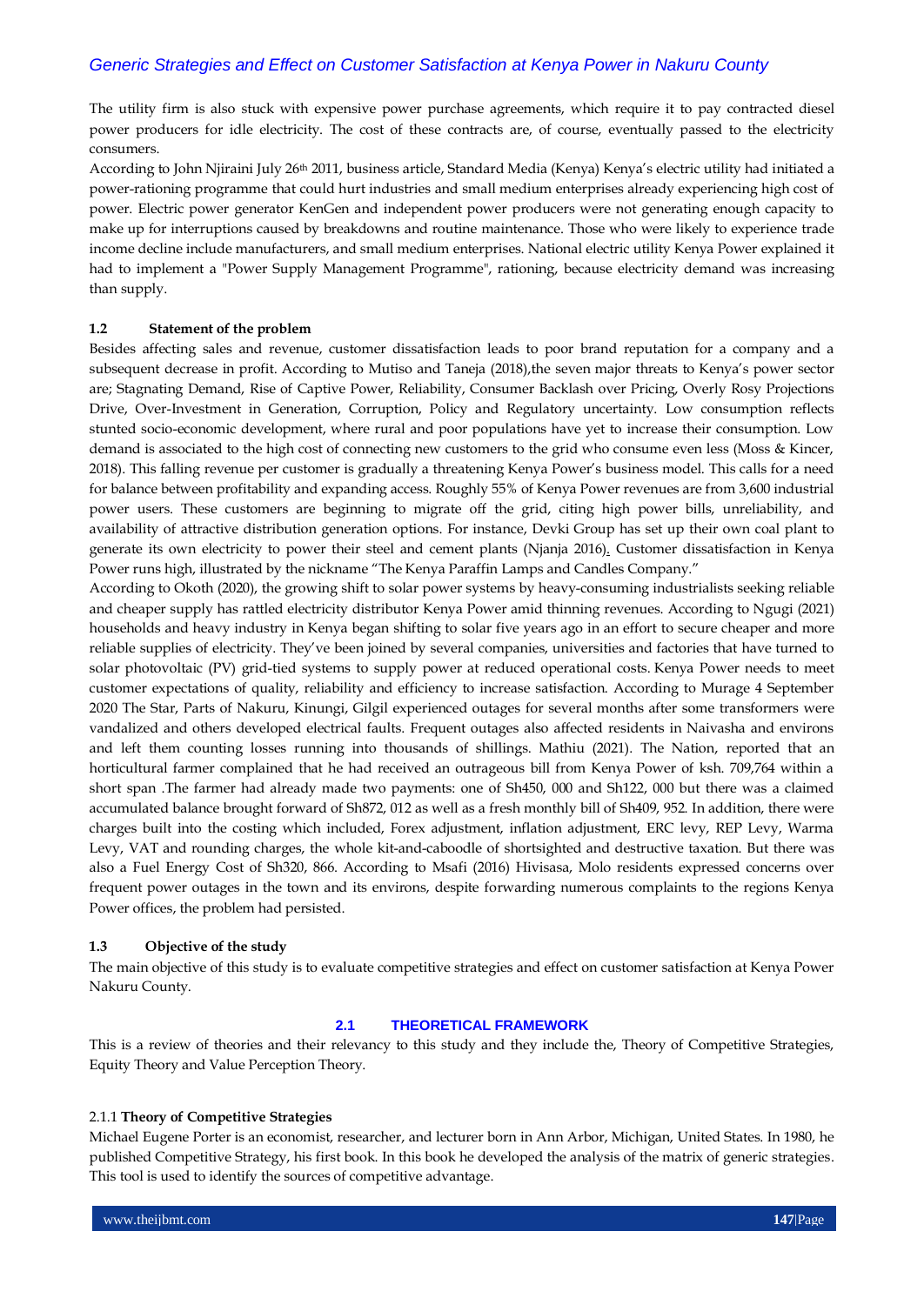According to Porter (1980), the generic strategies are approaches to outperforming competitors in the industry. Cost leadership requires aggressive construction of efficient-scale facilities, vigorous pursuit of cost reductions from experience, tight cost and overhead control, avoidance of marginal customer accounts, and cost minimization in areas like R&D, customer service, promotion and sales services. Having a low-cost position gives a firm above-average returns in its industry where strong competitive forces exist. The cost position cushions against rivalry from competitors, because its lower costs mean that it can still earn returns unlike their competitors. A business with low prices than its competitors is protected from powerful buyers who can exert power to drive down prices to the level of the next competitor. Low cost shields a firm from powerful suppliers by enabling flexibility to cope with increase in cost of supplies. Aspects of low-cost position also provide significant barriers to entry in terms of scale of economies and cost advantages. Lastly, a firm that offers low prices is in a favorable position regarding substitutes relative to competitors in the industry. As a result a low-cost position protects the firm against all five competitive forces because bargaining can only continue to erode profits until those of the next most efficient competitor are eliminated, and because the less efficient competitors will suffer first in the face of competitive pressures.

The second generic strategy is one of differentiating the product or service offering of the firm, creating something that is perceived industry wide as being unique. Approaches to differentiating can take many forms: design or brand image, technology, features, customer service, dealer network, or other dimensions. Ideally, the firm differentiates itself along several dimensions. Differentiation strategy does not allow the firm to ignore costs, but rather they are not the primary strategic target. Differentiation, if achieved, is a viable strategy for earning above-average returns in an industry because it creates a defensible position for coping with the five competitive forces, albeit in a different way than cost leadership. Differentiation strategy outperforms competitors and provide entry barriers, customers become loyal to the brand, less sensitive to price and get unique products. In addition, it increases profit margins, which averts the need for a low-cost position. Differentiation enables a firm to achieve higher margins with which to deal with supplier power, and diminishes buyer power, since buyers lack comparable alternatives become less price sensitive. To end with, the firm that has differentiated its products to achieve customer loyalty should be better positioned with reference to substitutes than its competitors.

The last generic strategy targeting a particular buyer group, segment of the product line, or geographic market. The focus strategy is based on serving a particular target well, and the functional policies are developed on this basis. This strategy is best implemented when the firm is able to serve its narrow strategic target more effectively or efficiently than its competitors who are competing broadly. In this way, the firm achieves either differentiation from better meeting the needs of the particular target, or lower costs in serving this target, or both. The focus strategy does not achieve low cost or differentiation from the perspective of the market as a whole, but it achieves one or both of these positions in relation to its narrow market target. A firm performing focus strategy can also earn above-average returns for its industry. A firm can focus on low cost position with its strategic target, high differentiation, or both. The generic strategies may also require different styles of leadership and can translate into very different corporate cultures and atmospheres. Different sorts of people will be attracted. Porter (1980).

Each generic strategy offers advantages that firms can potentially leverage to enhance their success in the industry, satisfy customers as well as address disadvantages that may undermine their success. Rivals and new entrants may find it difficult to compete with firms implementing competitive strategies.

#### 2.1.2 Equity Theory

First developed in the early 1960s by behavioral psychologist John Adams, equity theory is concerned with defining and measuring the relational satisfaction of employees. Although the term equity is used to describe the theory, it is at least as appropriate to describe it as inequity theory. The major motivating force considered is a striving for equity but some degree of inequity must be perceived before this force can be mobilized. The theory starts with an exchange thereby the individuals give something and gets something in return. What the individual gives may be viewed as inputs to, or investments in, the relationship. Adams (2010).

According to Swan and Oliver (1989), satisfaction exhibits when customers perceive their output to input ratio as being fair. Equity models are derived from the Equity Theory Adams (1963), and are based on the ratio of input to output, which plays a key role in customer satisfaction (Oliver & Swan 1989). Equity theory states that parties to an exchange will feel equitably treated if in their minds, the ratio of their outputs to inputs is fair (Oliver & DeSarbo 1988). Whether a customer feels fairly treated or not may depends on various factors; the price paid for a product, the benefits received after, the time and effort used to carry out the transactions and the experience of previous transactions Woodruff et al (1983). This shows that comparative standards may take many different forms. This theory shares similarities with the Comparison Level Theory which explains that bases of comparison used by customers in satisfaction judgments may be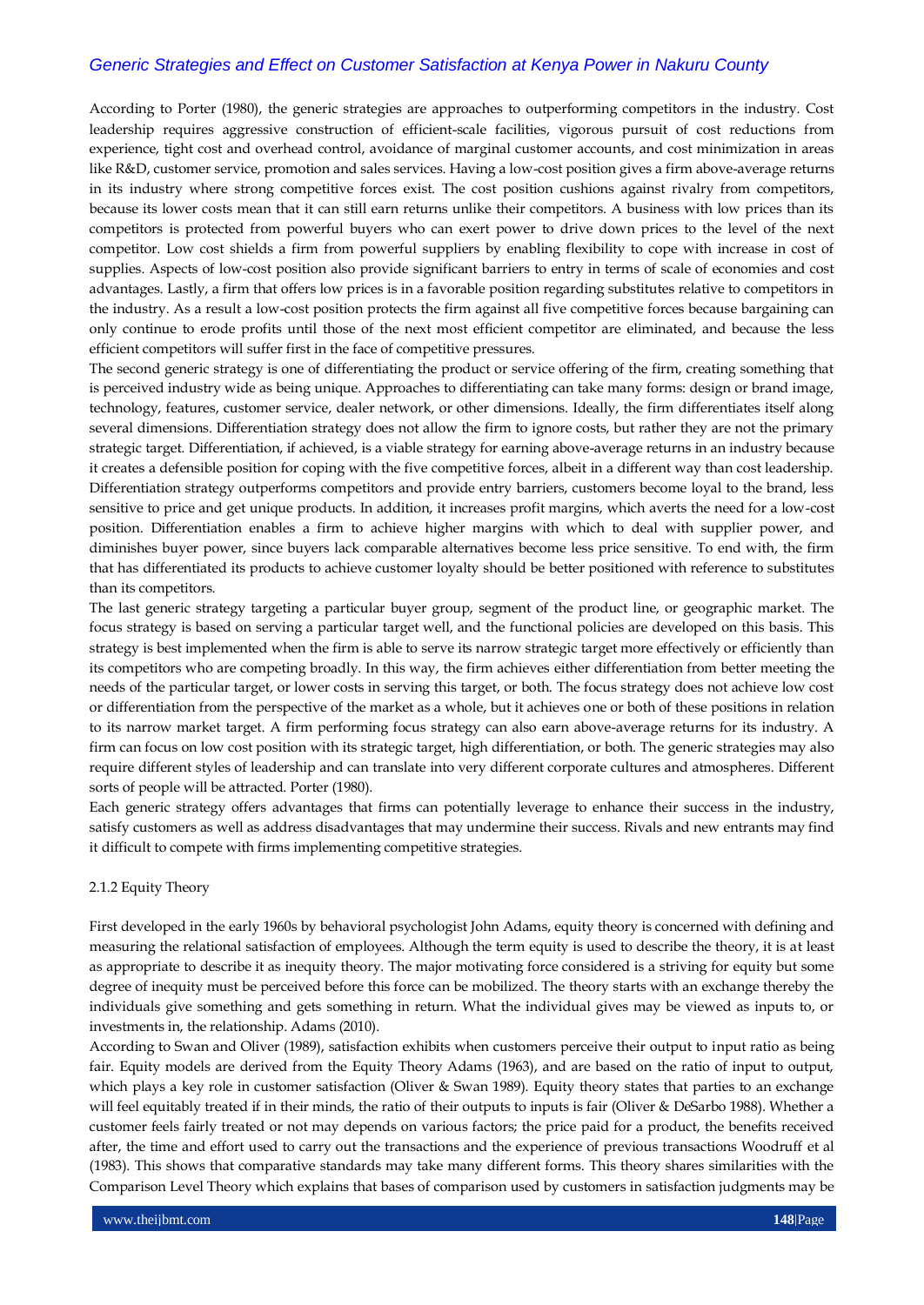more than just expectations. Equity models of customer satisfaction unlike other models evaluates satisfaction relative to other parties in an exchange and the results of all parties sharing the same experience are considered. According to Erevvels and Leavitt (1992) equity models can provide a bigger picture of consumer satisfaction than traditional satisfaction models. For instance, they may be helpful in modeling situations where satisfaction of other party is considered to be an important element of the transaction.

Translated into an exchange context, Equity theory explains that customers compare perceived input, output ratio in a social exchange: if the customers gain is lower than their input dissatisfaction occurs. Satisfaction is thus, "a mental state of being adequately or inadequately pleased" Moutinho, (1987, p. 34). The comparison may take diverse forms. The output/input ratio for a good or service experience may be compared to the perceived net gain of another customer who has experienced a similar offer (Meyer & Westerbarkey 1996). According to Equity theory, satisfaction is viewed as a relative judgment that considers both the qualities and benefits gained through a purchase in addition to the costs and efforts borne by a customer to obtain that purchase. Fisk and Coney (1985), for example, found that customers were less satisfied and had a less positive attitude toward a business where others received a better price deal and better service experience than them. Their perceptions of fair treatment by the business translated into satisfaction decisions and further affected their future expectations and purchase intentions. Equity theory applied to customer satisfaction/dissatisfaction situations has been recognized as another way to conceptualize how comparisons work (Oliver & Desarbo 1988). Equity disconfirmation has been supported empirically and applies mainly to social interactions only (Oliver & Swan, 1989). The equity theory and attribution theory have been proposed as satisfaction determining factors. Oliver (1993, p. 419).

The concept of equity has two common meanings. First is that of legal equity which means fair treatment under the law. The second is social equity which concerns individual perceptions of fairness irrespective of legal issues. Inequity results in dissatisfaction and reduced intentions for future use of the services and products.

#### 2.1.3 Value Perception Theory

Westbrook and Reilly (1983) proposed a Value-Percept Disparity theory, originally formulated by Locke (1967), as an alternative to the Expectation-Disconfirmation paradigm. They criticized the predictive expectations used as a comparison standard in the traditional Disconfirmation model, Westbrook and Reilly explain that what is expected from a product may or may not match what a customer desiresor values in a product. Alternatively, that which is valued may or may not match what is expected. Therefore, values have been proposed to be better comparative standard to expectations in explaining consumer satisfaction and dissatisfaction.

Value-percept theory states that satisfaction is an emotional response that is triggered by a cognitive process where the perceptions of a product or service are compared to one's values, needs, wants and desires, (Westbrook & Reilly 1983). Similar to the Expectancy/Disconfirmation model, an increasing disparity between one's perceptions and one's values indicate a growing level of dissatisfaction. Westbrook and Reilly did a comparison between the expectationconfirmation paradigm and the value-percept disparity paradigm. They defined value-disparity as the degree to which the product possesses the features and performance attributes that match expectations. The disparity was evaluated on a single differential scale with the following statements "provides far less than my needs" and "provides exactly what I need". In disparity to their proposition, which states that values, rather than expectations, define satisfaction, Westbrook and Reilly observed that the disconfirmation of expectations had much more effect on satisfaction than the disparity between value and perceptions. They mentioned that both constructs; expectations and values were essential in explaining customer satisfaction, they established neither the expectation-disconfirmation model nor the value percept model was sufficient on its own. Similarly, results of recent studies studying the capacity of value and expectations in determining customer satisfaction show that it might be better to incorporate desires and expectations into a single framework, as both influence consumer satisfaction Spreng et al (1996). Value-percept theory encourages firms to work towards meeting customer satisfaction by provide the features and performance characteristics that match expectations

#### **2.2 Conceptual Framework**

A conceptual framework lives at the center of an empirical study. The conceptual framework serves as a guide and ballast to research (Ravitech&Riggan,2016),functioning as an integrating ecosystem that helps researchers intentionally bring all aspects of a study together through a process that explicates their connections, disjuncture, overlaps, tensions, and the contexts shaping a research setting and the study phenomenon in that setting.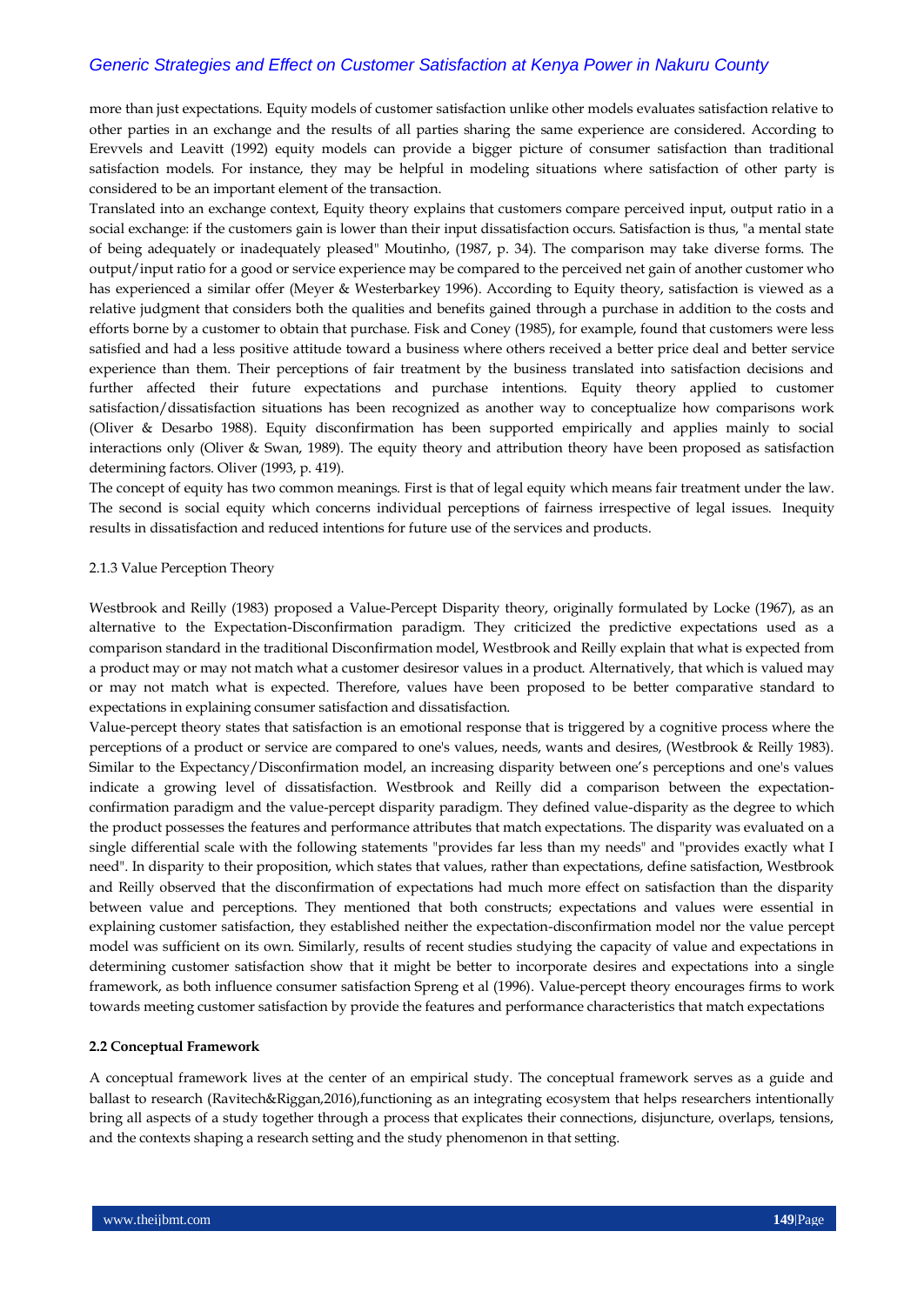



## **2.4 Empirical Review**

According to Asia International Grid Connection Study Group (2020) implementing new interconnections and reinforcing existing ones in Northeast Asia could provide economic benefits from the international competition by reducing the electricity prices, stability of power supply, and indirect support to the adoption of low-cost renewable energy (RE) on large scale. This would improve sustainable economic development and environmental protection.

Drosos et al (2020). Undertook a study to examine the satisfaction level of residential customers on products, services, customer service, and the pricing policy by electricity providers in Greece. The findings of the study showed that the residential customers were quite satisfied. . Based on the study findings, it was concluded that electricity providers were capable of: (a) framing their future products and services so as to meet the expectations of customers, and (b) including other socio-economic criteria to be applied by electricity providers in the future.

According to Akaranga (2014), one of the reasons customers were not satisfied with Kenya Power Company was due to the high cost of electricity. In addition, high cost of new connection even deterred potential customers from applying for meters. The researcher recommended that the management looked into ways of reducing the cost of new connections and the cost of consumption of electricity. Aside from reducing cost of connection, the management can look into allowing customers to pay for connections in installments as they pay their electricity bills. This could lessen the burden of paying the connection fee in one lump sum.

Drosos et al (2020). Undertook a study to examine the satisfaction level of residential customers on products, services, customer service, and the pricing policy by electricity providers in Greece. The findings of the study showed that the residential customers were quite satisfied. The average satisfaction index of the residential customers was approximately 52.15% globally. The researchers explained the findings could help electricity providers to frame their future products and services so as to keep their customers satisfied. The study findings ascertained how perceived service quality in the public utility sector could reconcile employees' customer orientation and customer satisfaction simultaneously.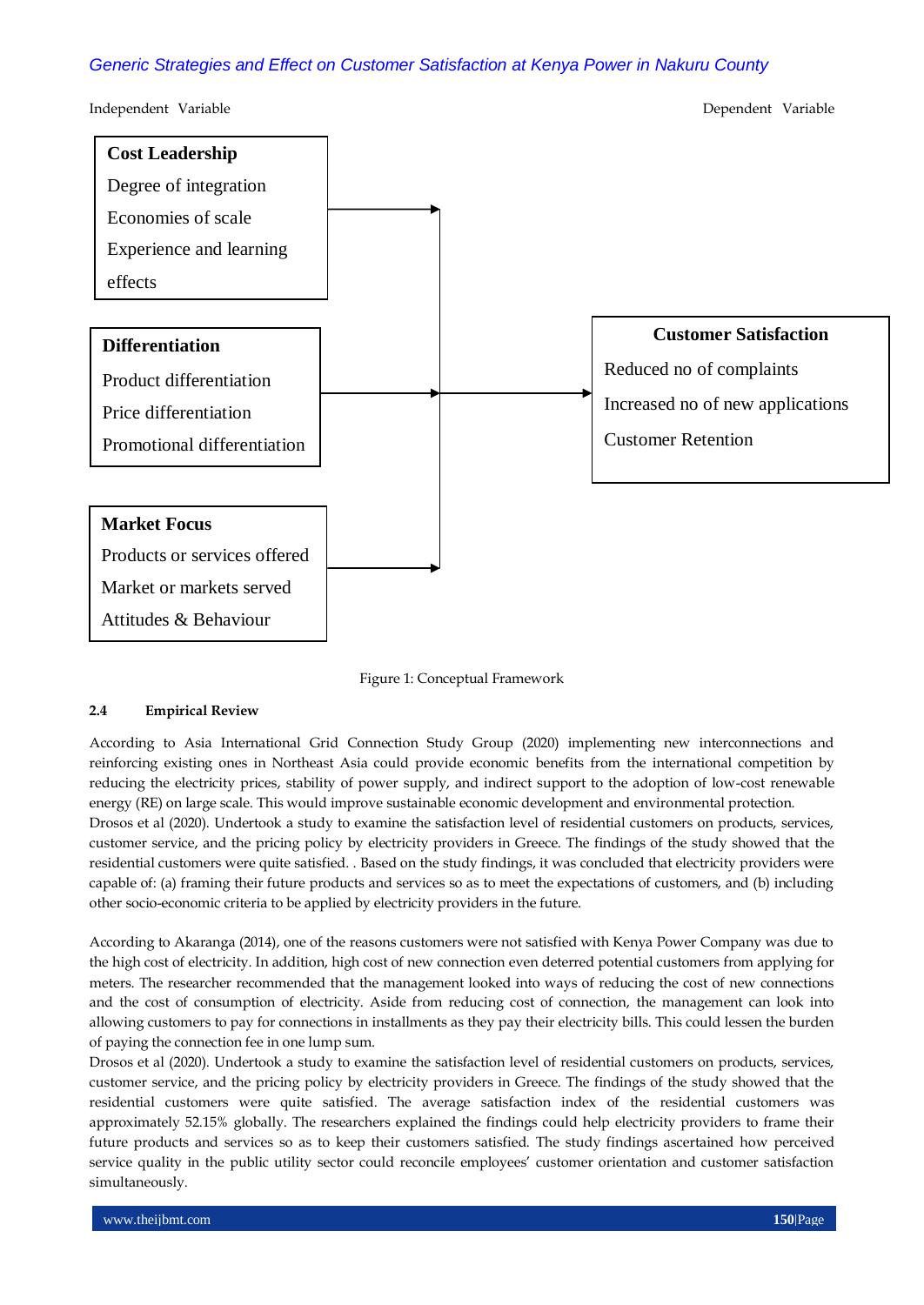#### **3.1 RESEARCH METHODOLOGY**

#### **3.1.1 Sample size and sampling procedure**

Sampling is the process of selecting a small number from the study's population in such that this number is representative of the traits present in the study population. World Health Organization. (2001). Kumar (2018). Indicated that sampling is the process of selecting a few members from a bigger group to become the basis of estimating or predicting the prevalence of an unknown piece of information, situation or outcome regarding a bigger group. Sampling is often undertaken to counter constraints relating to available time, logistical arrangements or financial availability among others. Systematic random sampling technique was used in the selection of Kenya Power Customers. The study adopted a formula presented by Mutai, (2000). Shown below for the computation of sample size of the business community category due to the big size of the target population.

 $n= z^2 (1-p)$ 

x2P

Where  $0 < p$ ,  $x < p$ 

n = sample size

z = confidence level

 $x =$  accuracy

p = proportion or percentage

Since p is unknown, it is set at 0.5, at 95% confidence level,  $z = 1.96$  and the sampling error of  $x^2$  is taken to be 0.2. Thus, the sample size n was:

 $n = 1.962(1 - 0.5)$ 

 $(0.2)^2 0.5$ 

 $n = 3.816(0.5)$ 

0.02

 $n = 96.04$  or 97

#### **3.1.2 Data Analysis and Presentation**

Zikmund and d'Amico, (2001) define this stage as the statistical and qualitative considerations of data gathered by research. After the data collection exercise, data will be arranged and edited to ensure accuracy, relevance and completeness and transformed into a quantitative form through coding. It will then be analyzed using Frequency distribution and regression model. The data will be presented using tables and charts. Descriptive statistics (means, percentages and frequencies) and inferential statistics (correlations and parametric tests such as Pearson correlation) will be computed with the aid of SPSS version 25.

The regression model that was used in the study is;

 $Y = \beta_0 + \beta_1 X_1 + B_2 X_2 + \beta_3 X_3 + \epsilon$ 

Where; Y Customer Satisfaction

β0 Constant

β1, β2, β3, β4 Regression coefficient

 $X_1$  Cost Leadership,  $X_2$  Differentiation,  $X_3$  Focus

 $\epsilon$  Standard error

#### **4.1 RESEARCH FINDINGS AND DISCUSSION**

#### **4.1.1 Descriptive Statistics**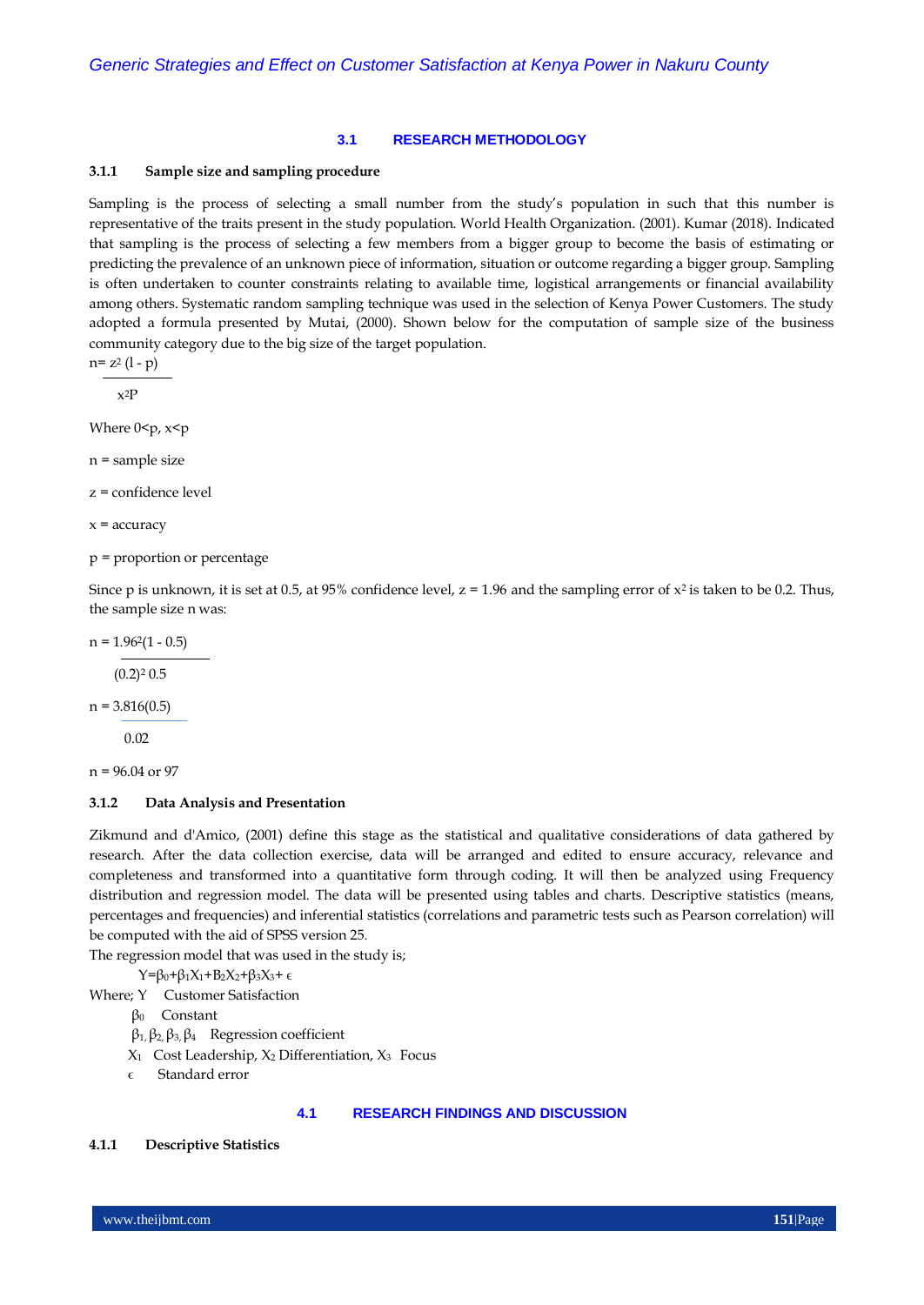The descriptive statistics were summated responses on the statements measuring the study's independent variables (market focus strategy, cost leadership strategy, differentiation strategy and dependent variable (customer satisfaction) using Likert scale with values ranging from 5 to 1; that is; 5=Strongly Agree, 4=Agree, 3= Neutral, 2=Disagree and 1= Strongly Disagree, and some 1-Very little extent, 2-Little extent, 3-Moderate extent, 4-Great extent and 5-Very great extent The results are presented in the table form showing each variable and its corresponding grand mean of responses. The grand mean of market focus strategy is 3.7160, cost leadership strategy is 3.1419 and differentiation strategy is 3.59876 these corresponds to moderate extent on the Likert scale.Effective use of selected strategies, market focus and differentiation strategies to a greater extent influences customer satisfaction than cost leadership strategy. Several studies have identified a positive correlation between factors that influence customer satisfaction and customer satisfaction (Fornell et al., 1996; Yu et al 2005; Zeithaml et al., 2009). These factors are mostly similar in what aspect of customer satisfaction they are measuring; some of them include customer's expectation, perceived service quality, product quality, perceived value, price, among others. The finding is also in line with observation by Leelakulthanit and Hongcharu (2011).

Regarding the overall customer satisfaction an overall mean of 3.429. This illustrates that the respondents had an overall satisfaction with the services offered by Kenya Power to a moderate extent. This implies that there is some possibility respondents could recommend Kenya Power products and services to friends and increase customer base, carry out repeat purchases and speak favorable of the products and services.

#### **4.1.2 Inferential analysis**

Coefficient analysis shows that there was a positive relationship between all variables and customer satisfaction: Market focus (β = .531, t = 3.959); Cost leadership (β = .032, t = .257 Differentiation (β = .438, t = 3.624). Furthermore, the significance levels were analyzed and as shown in the table, all the variables had a significant relationship with customer satisfaction: where P<0.05). The results also show that market focus and differentiation strategies affects customer satisfaction more than cost leadership strategy. Overall, the consistency of regression coefficients on the predictors in the model suggest that these variables are important factors influencing customer satisfaction but at varying degrees.

|  |                 | Coefficients | Unstandardized | Standardized<br>Coefficients |         |      |                | 95.0% Confidence<br>Interval for B |           | <b>Collinearity Statistics</b> |  |
|--|-----------------|--------------|----------------|------------------------------|---------|------|----------------|------------------------------------|-----------|--------------------------------|--|
|  | Model           | B            | Std. Error     | Beta                         |         | Sig. | Lower<br>Bound | Upper<br>Bound                     | Tolerance | VIF                            |  |
|  | Constant)       | $-.219$      | .337           |                              | $-.649$ | .518 | $-.890$        | .453                               |           |                                |  |
|  | Market focus    | .531         | .134           | .458                         | 3.959   | .000 | .264           | .798                               | .350      | 2.859                          |  |
|  | Cost Leadership | .032         | .124           | .024                         | .257    | .798 | $-.216$        | .280                               | .555      | 1.801                          |  |
|  | Differentiation | .438         | .121           | .379                         | 3.624   | .001 | .197           | .678                               | .429      | 2.330                          |  |

#### Table 1Coefficient Analysis

a. Dependent Variable: Customer Satisfaction

From the regression model the following regression equation is derived:

 $Y = -0.219 + 0.531X_1 + 0.032X_2 + 0.438X_3 + \epsilon$ 

Where: X1=Market Focus X2= Cost leadership X3= Differentiation  $\varepsilon$  = Error Term, Constant = -0.219 shows that if the factors are rated zero, customer satisfaction would change by a factor -0.219. The independent variables have varying degree of impact on customer satisfaction depending on beta coefficient values with market focus and differentiation having a positive effect of 0.531 and 0.438 respectively.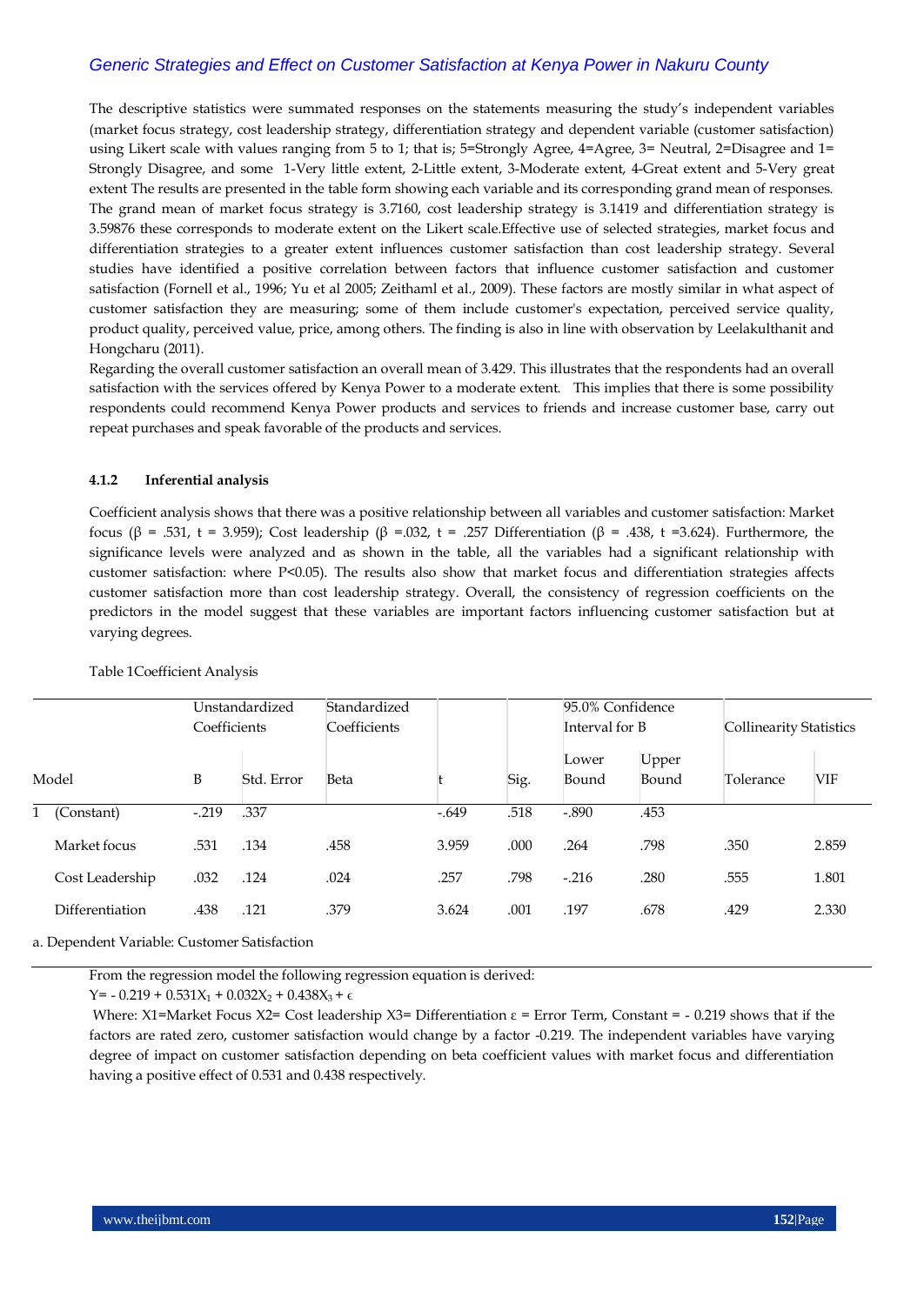Table 2 Model Summary

| Model | R     | R Square | Adjusted<br>Square | RStd. Error of the<br>Estimate | Durbin-Watson |
|-------|-------|----------|--------------------|--------------------------------|---------------|
|       | .799a | .639     | .625               | .59244                         | 2.065         |

a. Predictors: (Constant), differentiation, cost leadership, market focus

b. Dependent Variable: customer satisfaction

Regression analysis shows the coefficient of determination R Squared which tell us how variation in factors (market focus, cost leadership and differentiation strategies) explain the changes or variation in customer satisfaction. R square of 0.639 for the model means that the independent variables (competitive strategies) in the model offer an explanation of about 63.9% on the variation in the dependent variable (customer satisfaction).

This means that as the competitive strategies change, customer satisfaction varies by 63.9%. This is a moderate relationship since 36.1% remaining is explained by other variables not included in the model and represented by the error term. Hence the results reveal that the independent variables (competitive strategies) are key determinants of customer satisfaction at Kenya Power.

Table 3 ANOVA Table

| Model |            | Sum of Squares df |    | Mean Square | F      | Sig.              |
|-------|------------|-------------------|----|-------------|--------|-------------------|
|       | Regression | 47.863            |    | 15.954      | 45.456 | .000 <sub>b</sub> |
|       | Residual   | 27.026            | 77 | .351        |        |                   |
|       | Total      | 74.889            | 80 |             |        |                   |

a. Dependent Variable: Customer satisfaction

b. Predictors: (Constant), Differentiation, Cost leadership, Market focus

ANOVA Table shows that the F value of 45.456 was statistically significant at 0.000, which was less than 0.05. This depicts a linear relationship among the variables under study and also that the model had less than 0.05 likelihood of giving a wrong prediction. The above results also show that the independent variables (market focus, cost leadership and differentiation strategies) used were statistically significant in predicting theCustomer satisfaction at 95% significance level.

#### **5.1 CONCLUSION AND RECOMMENDATION**

#### **5.1.1 Conclusion**

Overall, with an aggregate mean of 3.48 the three strategies in the study namely market focus strategy, cost leadership strategy and differentiation strategy affects customer satisfaction to a moderate extent. Customer satisfaction is a parameter for measuring profitability of business; higher satisfaction leads to higher sales of products and services generating higher revenues of the business. The coefficient of determination R<sup>2</sup> tells us how variation in factors (market focus strategy, cost leadership and differentiation strategy) explains the changes or variation in customer satisfaction. With R<sup>2</sup> of .639 for the model, imply the independent variables in the model (market focus strategy, cost leadership and differentiation strategy) could explain 63.9% variation in customer satisfaction. Two variables (market focus and differentiation) had a greater impact on customer satisfaction. It can be concluded that the respondents were satisfied with Kenya Power products and services to a moderate level. Market focus strategy contributed the most level of satisfaction, followed by differentiation strategy, and lastly cost leadership strategy. Therefore, if Kenya Power wants to increase the level of satisfaction, it should prioritize market focus and differentiation.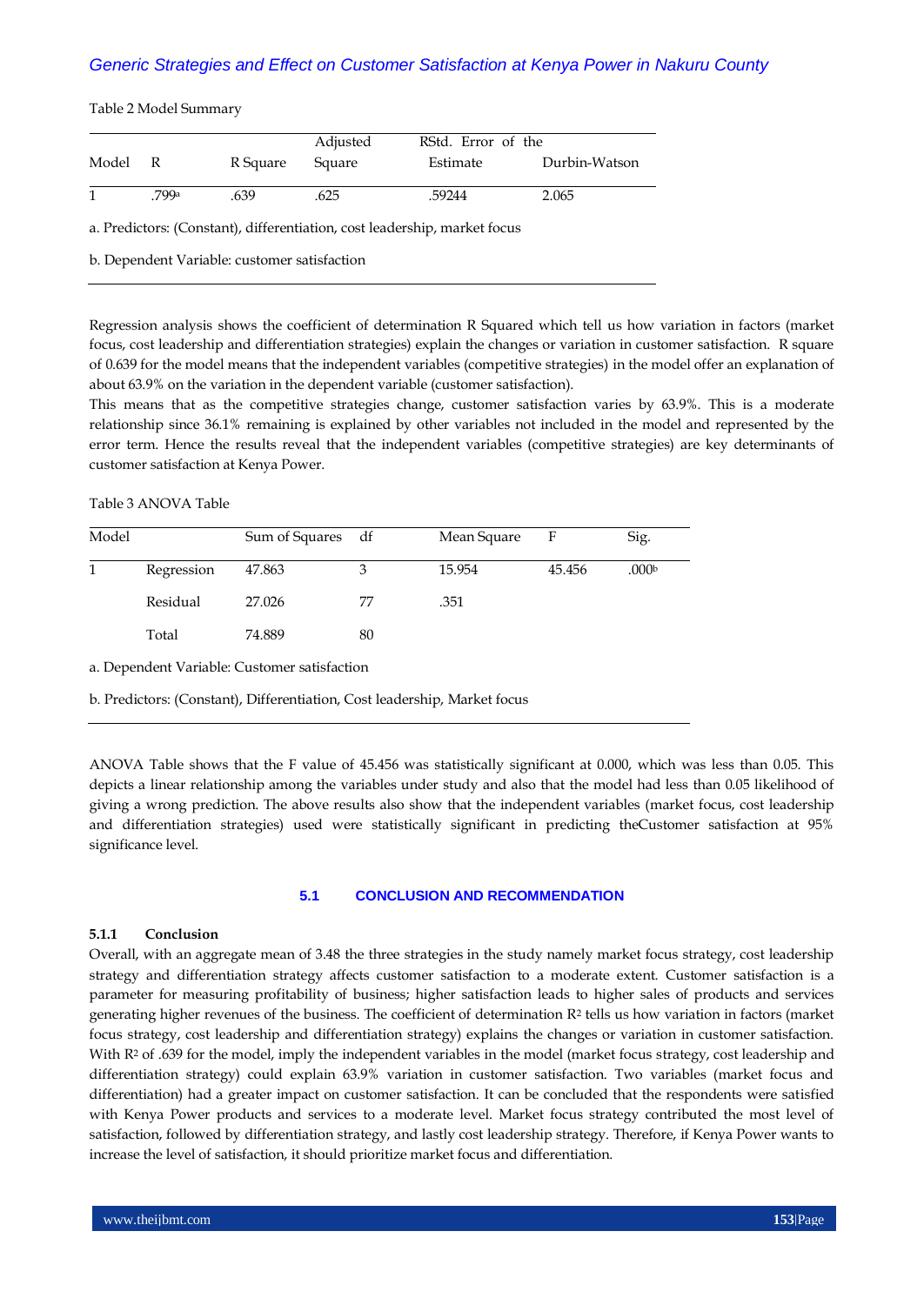#### **5.1.2 Recommendation**

Based on the research finding, the researcher recommends that the management in Kenya Power focuses on cost leadership strategy to improve customer satisfaction as it was ranked last among the three strategies. Though market focus and differentiation strategies lead cost leadership, they did not influent customer satisfaction to a great extent. There is need for the company to improve its products and services and overall performance in order to increase customer satisfaction levels. Amidst the much competition from electricity suppliers, initiatives that achieve more immediate goals should be prioritized. However, the result implies that a reliable, uninterrupted services drives customer satisfaction, one of the ultimate goals of any service organization. The researcher recommends that the future researchers should establish the remaining 39.1% factors that influence customer satisfaction in the domestic customer category. Future researchers should also evaluate competitive strategies and influence on customer satisfaction in other utilities.

### **REFERENCES**

- [1.] Adams, J. S. (1963). Towards an understanding of inequity. *The journal of Abnormal and Social Psychology*, *67*(5), 422-.427
- [2.] Adams, J. S. (1965). Inequity in social exchange. In *Advances in experimental social psychology* (Vol. 2, pp. 267-299). Academic Press.
- [3.] AEMC, 2020 Retail energy competition review, Final report, 30 June 2020
- [4.] Akaranga, S. J. (2014). Factors influencing customer satisfaction with service provision by Kenya Power: a case of Nairobi County, Kenya (Doctoral dissertation, University of Nairobi).
- [5.] Asia International Grid Connection Study Group, "Interim report", https://www.renewableei.org/en/activities/reports/ img/20170419/ASGInterimReport\_170419\_Web\_en.pdf [April 2017]
- [6.] Brian Ngugi, February 11 2021, Economy Business Daily Africa <https://www.businessdailyafrica.com/bd/economy/kenya-power-curb-consumers-switch-3286876>accessed on 22/9/2021
- [7.] Drosos, D., Kyriakopoulos, G. L., Arabatzis, G., & Tsotsolas, N. (2020). Evaluating customer satisfaction in energy markets using a multicriteria method: The case of electricity market in Greece. Sustainability, 12(9), 3862.
- [8.] Edwin Okoth, November 20, 2020,Kenya-power-raises-alarm-over-clients-solar-switch. Business
- [9.] EIA, U. (2016). How much electricity does an American home use.
- [10.] Erevelles, S., & Leavitt, C. (1992). A comparison of current models of consumer satisfaction/dissatisfaction. *The Journal of Consumer Satisfaction, Dissatisfaction and Complaining Behavior*, *5*, 104-114.
- [11.] Farris, P. W. (2016). *Marketing metrics*. Pearson Education India.
- [12.] Fisk, R. P., & Young, C. E. (1985). Disconfirmation of equity expectations: Effects on consumer satisfaction with services. ACR North American Advances.
- [13.] Fornell, C., Johnson, M. D., Anderson, E. W., Cha, J., and Everitt Bryant, B. (1996).
- [14.] Growing the trust relationship [Electronic version]. *Journal of Marketing, 60*(4), 7-18
- [15.] George Murage September 4th 2020, Business article, Star [https://www.the-star.co.ke/business/2020-09-04](https://www.the-star.co.ke/business/2020-09-04-kenya-power-addresses-material-shortage-outages/) [kenya-power-addresses-material-shortage-outages/](https://www.the-star.co.ke/business/2020-09-04-kenya-power-addresses-material-shortage-outages/) accessed on 5.5.2022.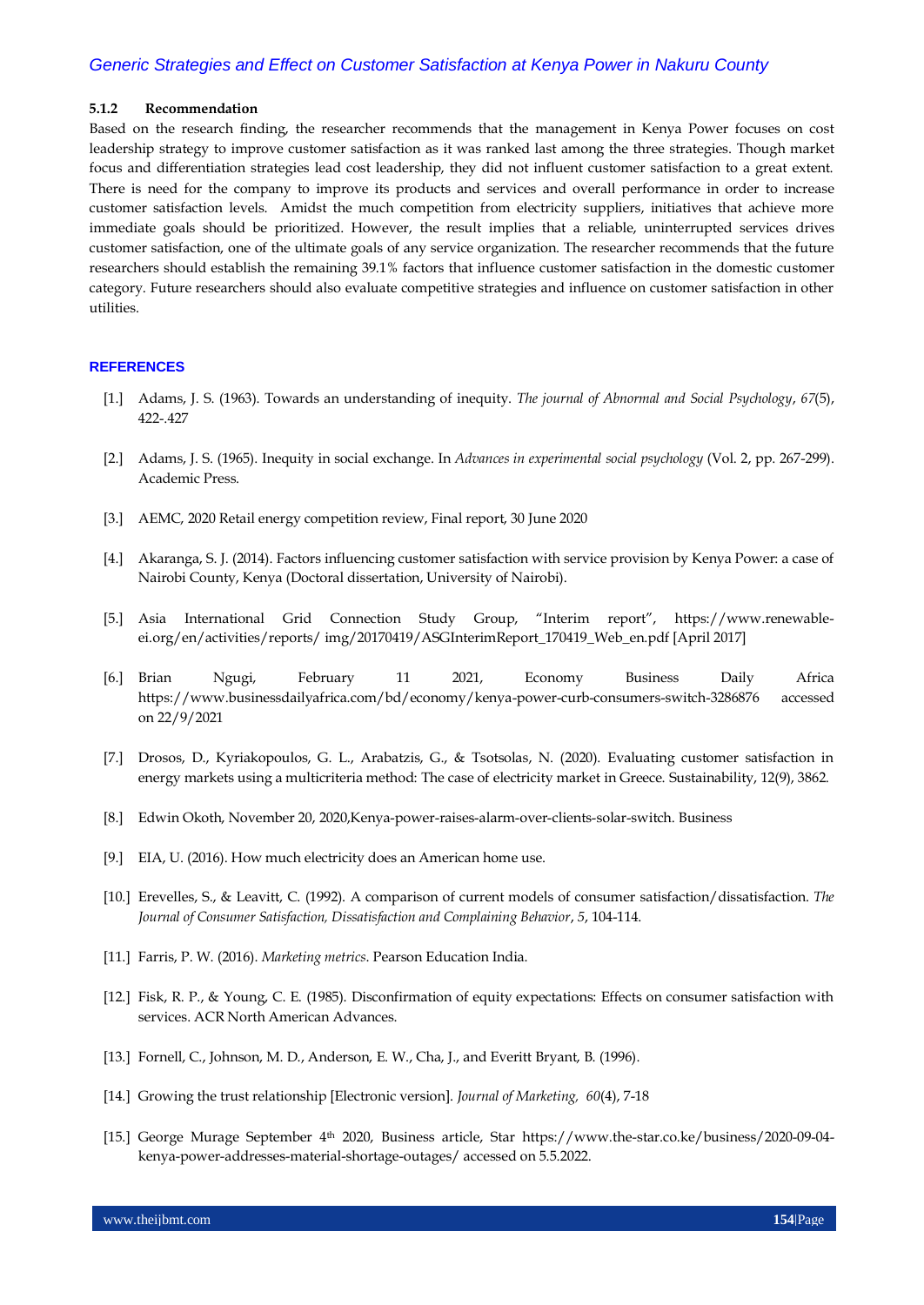- [16.] Griffin, A., Gleason, G., Preiss, R., & Shevenaugh, D. (1995). Best practice for customer satisfaction in manufacturing firms. *MIT Sloan Management Review*, *36*(2), 87.
- [17.] James Anyanzwa May 31 2021, Business, The east african.https://www.theeastafrican.co.ke/tea/business/power-utilities-in-africa-a-woeful-tale 3419786
- [18.] John Msafi March 3 2016, Business article, Hivi sas[a https://hivisasa.com/posts/molo-residents-decry-frequent](https://hivisasa.com/posts/molo-residents-decry-frequent-power-outages)[power-outages](https://hivisasa.com/posts/molo-residents-decry-frequent-power-outages)
- [19.] John Njiraini July 26th 2011, business article, Standard Media (Kenya) [https://www.standardmedia.co.ke/business/business/article/2000039612/kenya-power-resorts-to](https://www.standardmedia.co.ke/business/business/article/2000039612/kenya-power-resorts-to-rationing.Accessed%20on%2020.9.2021)[rationing.Accessed on 20.9.2021](https://www.standardmedia.co.ke/business/business/article/2000039612/kenya-power-resorts-to-rationing.Accessed%20on%2020.9.2021)
- [20.] Kojima, M., & Trimble, C. (2016). Making power affordable for Africa and viable for its utilities.
- [21.] Kotler, P. (2012). Kotler on marketing. Simon and Schuster.
- [22.] Kubasu, K. (2018). Factors influencing customer satisfaction with services offered by Safaricom mobile cellular network (Doctoral dissertation, Strathmore University).
- [23.] Kumar, R. (2018). Research methodology: A step-by-step guide for beginners. Sage.
- [24.] Leelakulthanit, O. and Hongcharu, B. (2011). Factors that impact customer satisfaction: evidence from the Thailand mobile cellular network industry. *International journal of management and marketing research,* 4(*2*), 67-76
- [25.] Locke, E. A. (1967). Motivational effects of knowledge of results: Knowledge or goal setting? Journal of Applied Psychology, 51(4p1), 324.
- [26.] Meyer, A., & Westerbarkey, P. (1996). Measuring and managing hotel guest satisfaction. Service quality in hospitality organizations, 185-203.
- [27.] Moss, T. Kincer, J. (2018) Ener[gy Access Isn't the End of the Story: New Evidence of Electricity Demand in](https://www.cgdev.org/blog/energy-access-isnt-end-story-new-evidence-electricity-demand-kenya)  [Kenya.](https://www.cgdev.org/blog/energy-access-isnt-end-story-new-evidence-electricity-demand-kenya)
- [28.] Moutinho, L. (1987). Consumer behavior in tourism. .
- [29.] Mutai, K. B. (2000). How to Write Quality Language Research Proposal.
- [30.] Oliver, R. L. (1993). Cognitive, affective, and attribute bases of the satisfaction response. Journal of consumer research, 20(3), 418-430.
- [31.] Oliver, R. L., & DeSarbo, W. S. (1988). Response determinants in satisfaction judgments. Journal of consumer research, 14(4), 495-507.
- [32.] Oliver, R. L., & Swan, J. E. (1989). Equity and disconfirmation perceptions as influences on merchant and product satisfaction. Journal of consumer research, 16(3), 372-383.
- [33.] Porter (1980). Competitive strategy: Techniques for analyzing industries and competitors.
- [34.] Porter, M. E., & Strategy, C. (1980). Techniques for analyzing industries and competitors. Competitive Strategy. New York: Free.
- [35.] Power, K. (2015). Kenya Power Annual Report and Financial Statements for year ended 30 June 2015.